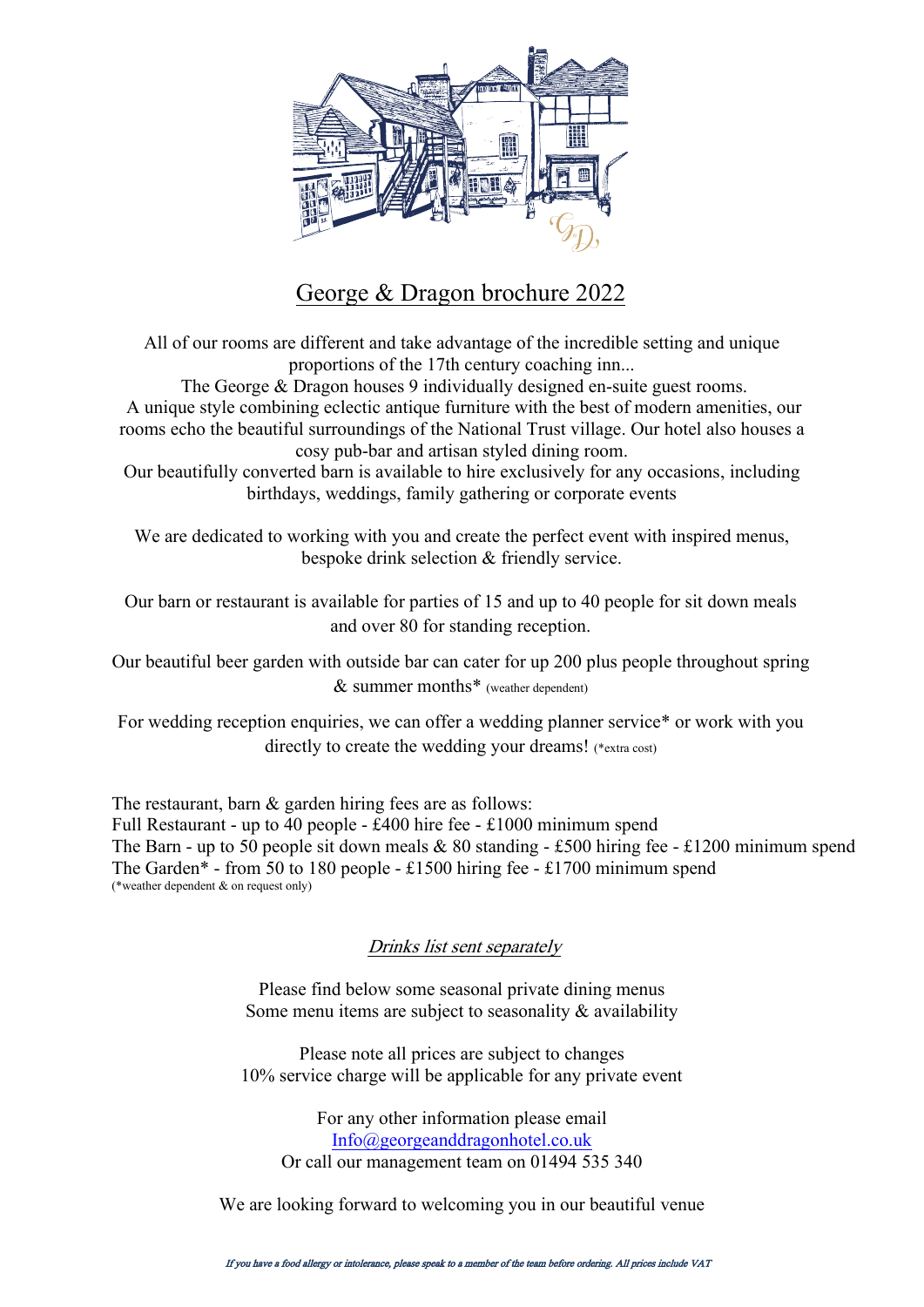

## Winter Set Menu 2022

Three course menu £29

#### STARTER

Game terrine, apple & raisin chutney, sourdough bread Scottish smoked salmon, pickled shallots, new potato salad with horseradish crème fraiche Crispy whitebait, tartare sauce Celeriac, thyme & truffle oil soup, warm sourdough bread (V)

#### MAIN COURSE

Pan roasted rump steak, (served medium), seasonal vegetables, roast potatoes, garlic butter Garlic & thyme roasted free-range chicken, seasonal vegetables, roast potatoes, gravy Steamed fillet of seabass, red wine shallots, béarnaise sauce Plant based burger, "Mac" sauce, beef tomato, fries (V)

#### DESSERT

Tiramisu Rice pudding, raspberry, caramelised pecan nuts Chocolate brownie, vanilla ice cream, (V) Cheese plate, biscuits  $\&$  chutney (£2 supplement)

#### EXTRA

#### £4 each

Truffle mayo & parmesan fries - Rosemary & garlic fries - potato dauphinoise Cheese course, biscuits  $&$  chutney £6 - £9 with a glass of port

Canapés (4 types) & glass prosecco £18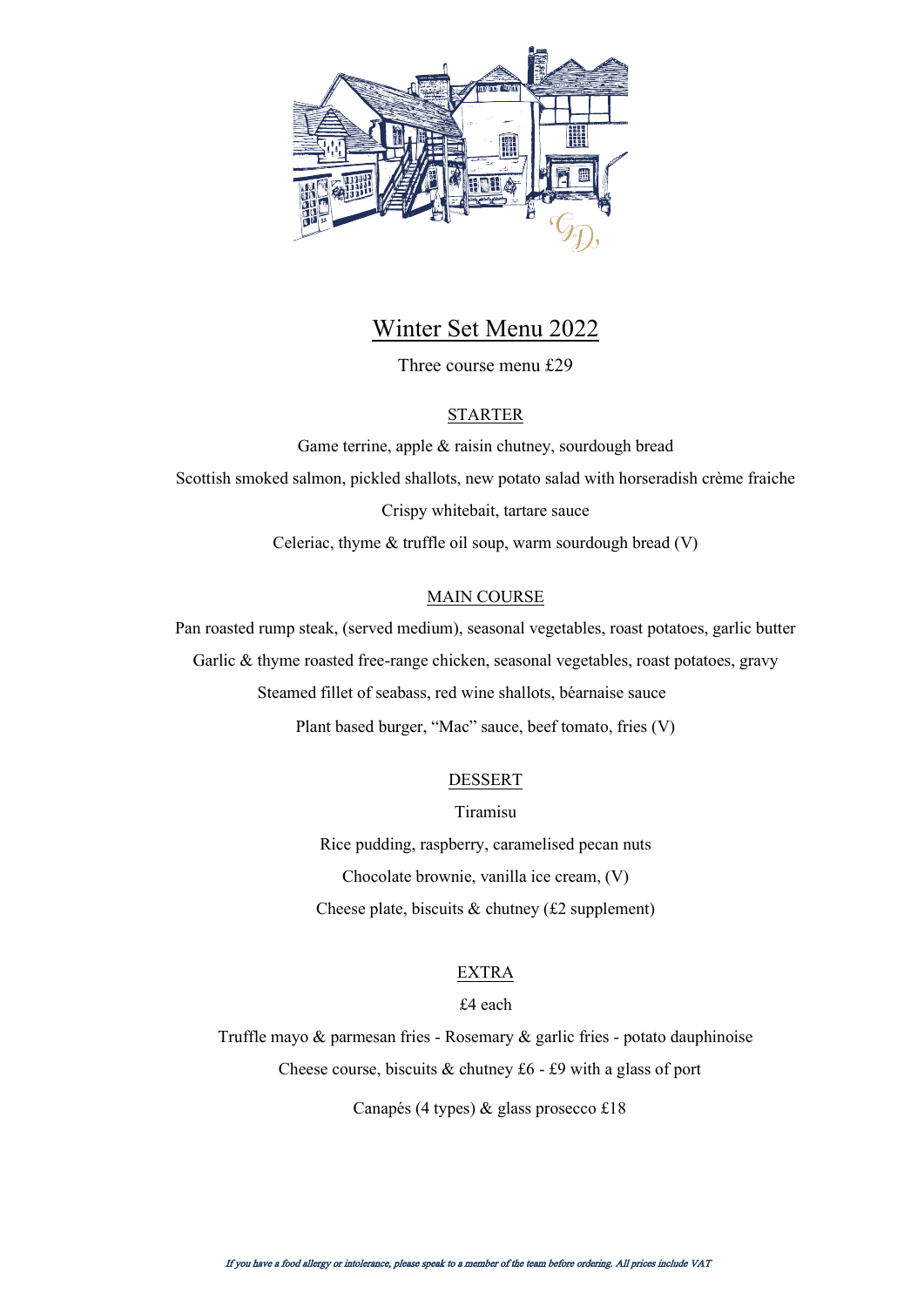

# Wedding Menus

Menu One

£35 per person (3 course menu)

The beginning

Artisan bread & whipped butter

## Starters

Cream of leek & potato soup with onion petals and a burnt onion oil Cured trout rillette with pomegranate mayonnaise, pickled cucumber, crispy capers & mustard dressing Confit ham hock terrine with piccalilli, parsley  $\&$  sourdough crisps

## Mains

Roast chicken breast, Madeira cream sauce, charred cabbage, confit onion, buttery pomme pure Slow cooked sea bream, olive oil charlotte potato with basil, pine nut  $\&$  black olive dressing Butternut squash risotto with buckwheat, Montgomery cheddar & chive

## Dessert

Sicilian lemon posset with berry compote & shortbread Rich Oreo cookie & chocolate cheesecake with salted peanut ice cream Selection of British cheeses with quince and Miller's Damsels wafers (£9 extra course)

## To finish

Tea, coffee & macaroons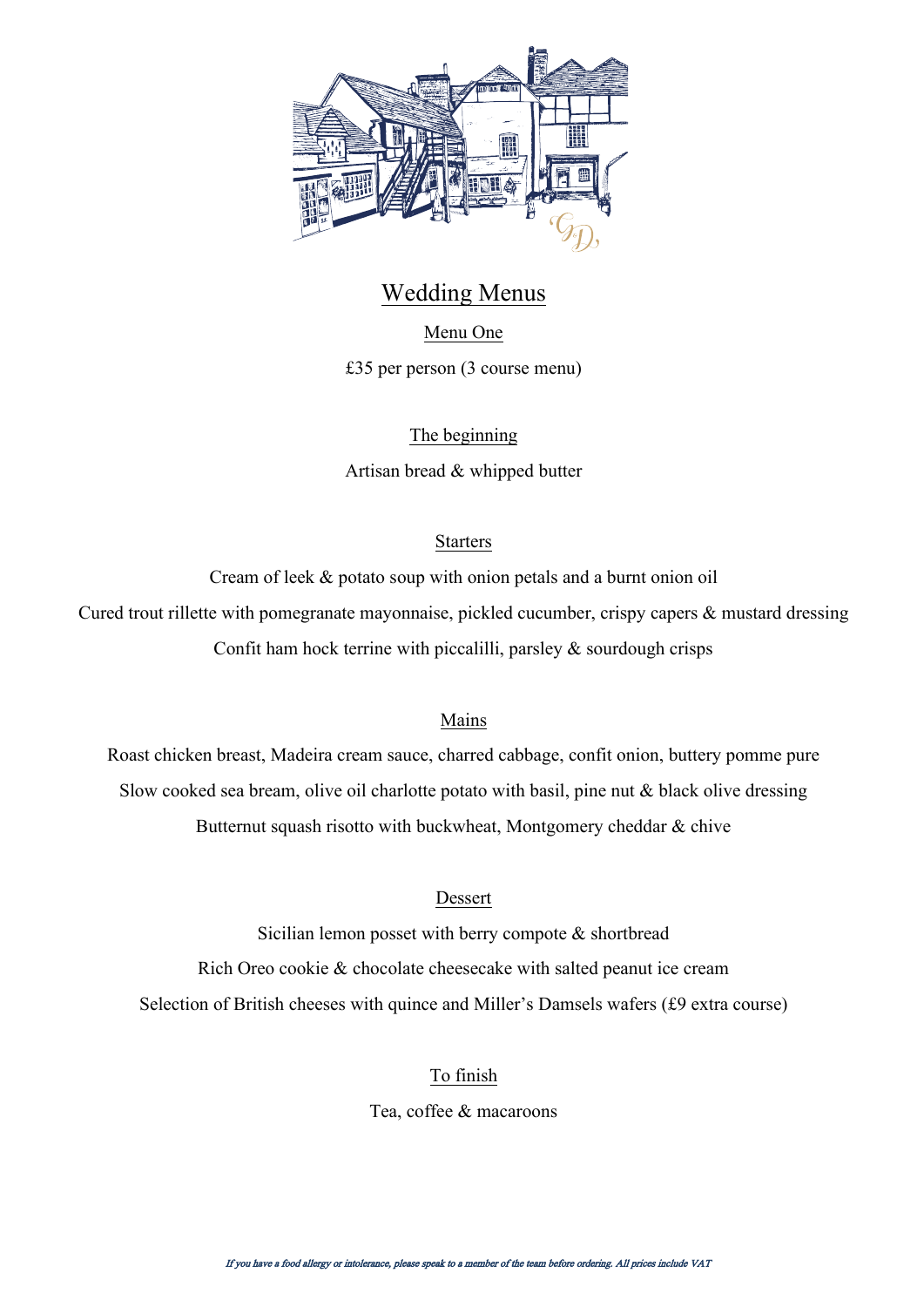

Menu Two £45 per person (3 course menu)

The beginning

Artisan bread & whipped butter

## Starters

Heritage tomato salad, basil purée with a black olive & almond crumb

Slow cooked Sea bass "escabèche "marinated vegetables in vinegar  $\&$  saffron" with a dill  $\&$ crème fraiche potato salad

"Pig on toast" Pork rillette with warm Merlot poached pear, hazelnut & basil

## Mains

Roast pork tenderloin, braised sand carrot, buttered hispi cabbage, with parmentier potato  $\&$ cider jus

Fillet of sea bass, red pepper pipperade, parsley potato cake with chorizo cream sauce  $\&$ caviar

Parmesan gnocchi with Salt baked celeriac, lovage, walnut crumble & black truffle

## Dessert

White chocolate cheesecake with poached pear, hazelnut  $\&$  ginger ice cream

Coffee & amaretto crème brûlée with biscotti

Selection of British cheeses with quince and Miller's Damsels wafers (£9 extra course)

## To finish

Tea, coffee & macaroons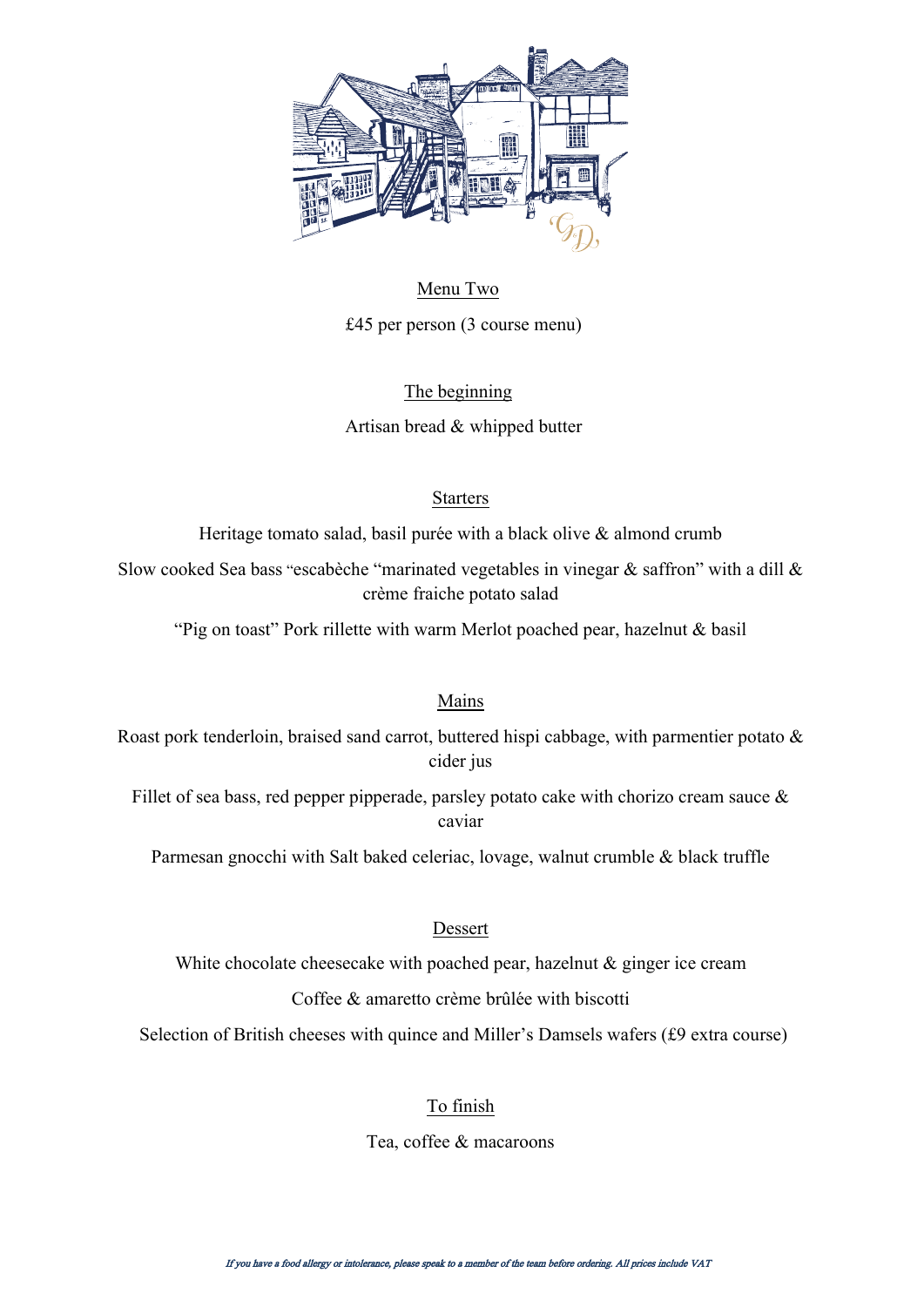

Menu Three £55 per person (3 course menu)

#### The beginning

Artisan bread & whipped butter

## Starters

Salt baked beetroot salad, port marinated Barkham blue cheese with pickled beetroot & candied walnuts

Chapel & Swan smoked salmon plate, avocado purée with preserved lemon & sourdough crotons

Pressing of Gressingham duck leg, orange, black cherry & spiced brioche

## Mains

Braised & glazed beef feather blade, potato fondant with charred shallot, buttered green beans & red wine jus

Roast Atlantic cod with a Cornish crab chowder, soft herbs & citrus fennel

Open wild mushroom lasagna with haricot beans, tarragon, baby gem & truffle

## Dessert

Dark chocolate delice with candied peanuts & crème fraiche & lime sorbet

Sticky toffee pudding with toffee sauce & Madagascan vanilla mascarpone

Selection of British cheeses with quince and Miller's Damsels wafers (£9 extra course)

## To finish

Tea, coffee & macaroons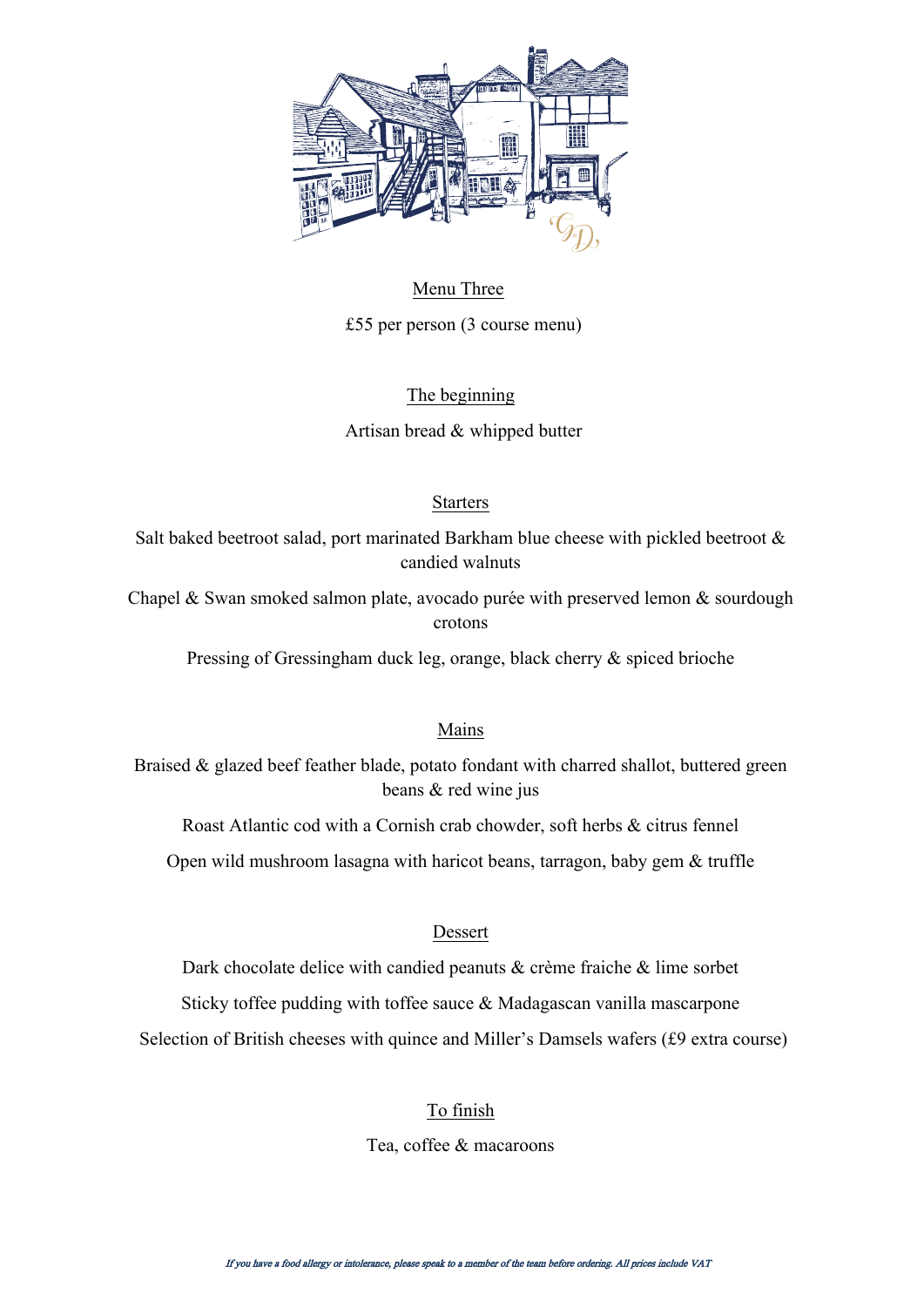

#### Bowl food & Canapés menu 2022

£17 for 5 canapés per person - £21 for 8 canapés per person £25 for 2 bowls food and 4 canapes per person - £19 for four bowl food Available for parties of 12 and up to 150 people

#### Bowl food menu

#### Meat

Confit chicken thigh with red pepper piperade Braised lamb & merguez sausage, Israeli couscous, mint pesto Classic Cumberland sausage, creamy mash potato, red wine sauce Peppered pastrami, parmesan, truffle mayonnaise, rocket

#### Fish

Confit sea trout, charlotte potato, black olive & basil dressing Steamed sea bream, "Koffmann" cabbage, red wine butter sauce Roasted pollock, braised lentils, tomato & coriander salsa Curried cod, fragrant rice, cucumber raita

#### Vegetarian

Butternut squash risotto, feta & sage Salad of marinated beetroot, Cashel blue, candied walnuts Cauliflower curry, Jasmine rice, lime pickle Parmesan gnocchi, spicy tomato fondue, basil

#### Dessert

Warm chocolate brownie, honeycomb, Chantilly cream Lemon & poppy seed drizzle cake, lemon icing Passionfruit cheesecake, passionfruit sauce Sticky toffee pudding, vanilla mascarpone

If you have a food allergy or intolerance, please speak to a member of the team before ordering. All prices include VAT